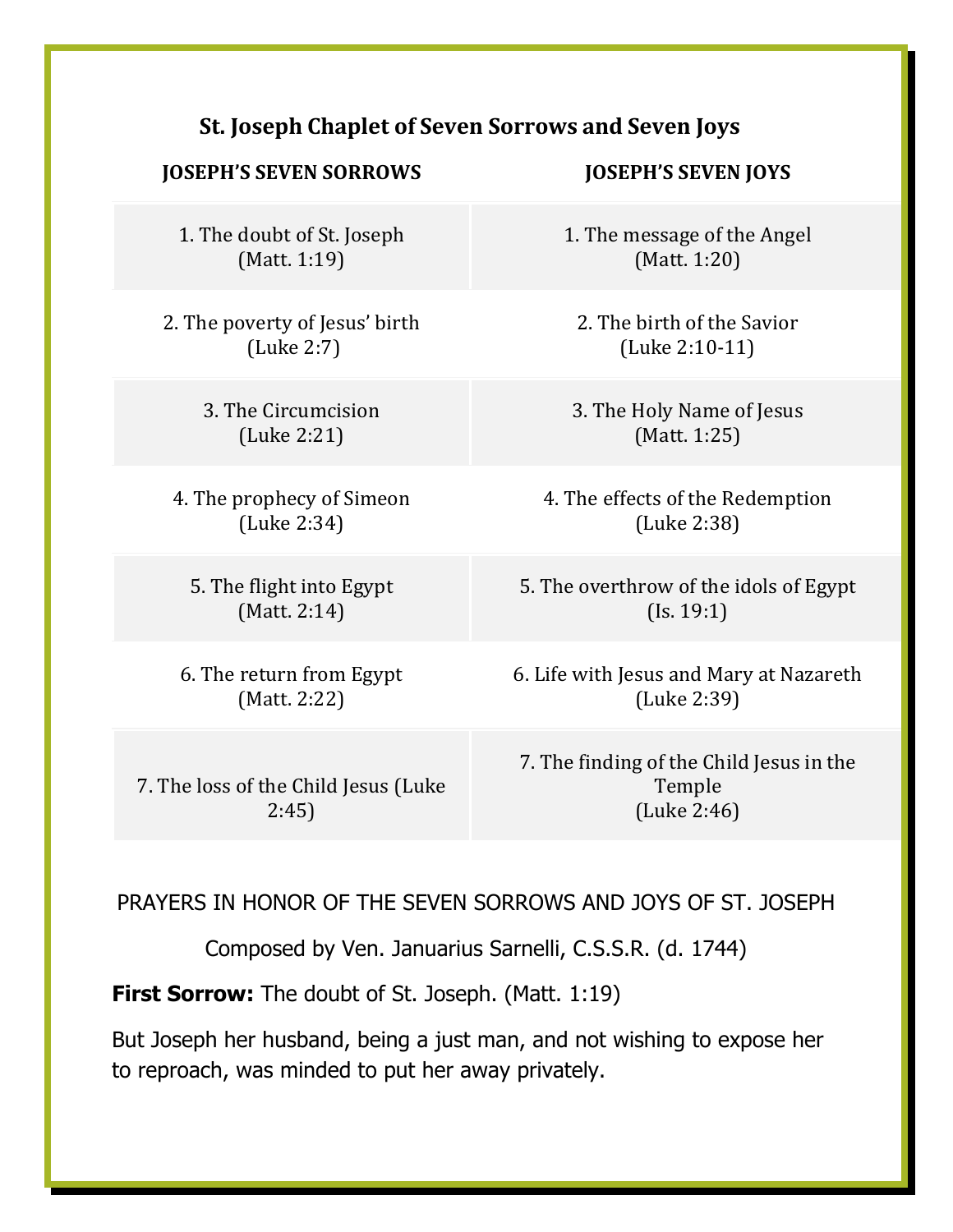**First Joy:** The message of the Angel. (Matt. 1:20)

But while he thought on these things, behold, an angel of the Lord appeared to him in a dream, saying, "Do not be afraid, Joseph, son of David, to take to you Mary your wife, for that which is begotten in her is of the Holy Spirit.

O chaste Spouse of Mary most holy, glorious St. Joseph, great was the trouble and anguish of your heart when you wert minded to put away privately your inviolate Spouse, yet your joy was unspeakable when the surpassing mystery of the Incarnation was made known to you by the Angel!

By this sorrow and this joy, we beseech you to comfort our souls, both now and in the sorrows of our final hour, with the joy of a good life and a holy death after the pattern of your own, in the arms of Jesus and Mary.

Our Father . . . Hail Mary . . . Glory be . . .

**Second Sorrow:** The poverty of Jesus' birth. (Luke 2:7)

And she brought forth her first born son, and wrapped him in swaddling clothes, and laid him in a manger, because there was no room for them in the inn.

**Second Joy:** The birth of the Savior. (Luke 2:10-11)

And the angel said to them, "Do not be afraid, for behold, I bring you good news of great joy which shall be to all people; for today in the town of David, a Savior has been born to you, who is Christ the Lord."

O most blessed Patriarch, glorious St. Joseph, who was chosen to be the foster father of the Word made flesh, your sorrow at seeing the Child Jesus born in such poverty was suddenly changed into heavenly exultation when you did hear the angelic hymn and beheld the glories of that resplendent night.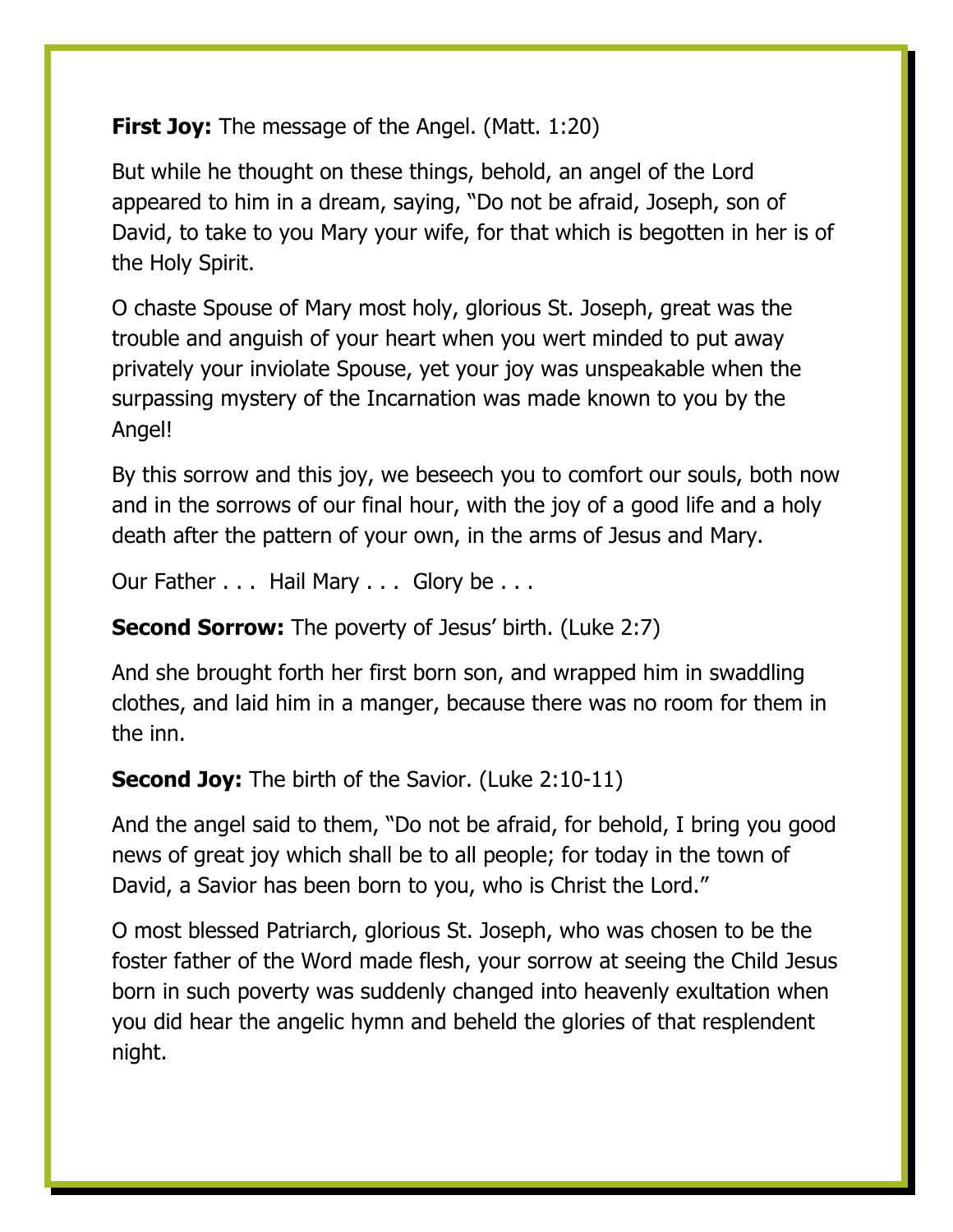By this sorrow and this joy, we implore you to obtain for us the grace to pass over from life's pathway to hear the angelic songs of praise, and to rejoice in the shining splendour of celestial glory.

Our Father . . . Hail Mary . . . Glory be . . .

**Third Sorrow:** The Circumcision. (Luke 2:21)

And when eight days were fulfilled for his circumcision, his name was called Jesus, the name given to him by the angel before he was conceived in the womb.

**Third Joy:** The Holy Name of Jesus. (Matt. 1:25)

And he did not know her until she brought forth her first born son. And he called his name Jesus.

O glorious St. Joseph you faithfully obeyed the law of God, and your heart was pierced at the sight of the Precious Blood that was shed by the Infant Savior during His Circumcision, but the Name of Jesus gave you new life and filled you with quiet joy.

By this sorrow and this joy, obtain for us the grace to be freed from all sin during life, and to die rejoicing, with the holy Name of Jesus in our hearts and on our lips.

Our Father . . . Hail Mary . . . Glory be . . .

**Fourth Sorrow:** The prophecy of Simeon. (Luke 2:34)

And Simeon blessed them, and said to Mary his mother, "Behold this child is destined for the fall and the rise of many in Israel, and for a sign that shall be contradicted. And your own soul a sword shall pierce.

**Fourth Joy:** The effects of the Redemption. (Luke 2:38)

And coming up at that very hour, she began to give praise to the Lord, and spoke of him to all who were awaiting the redemption of Jerusalem.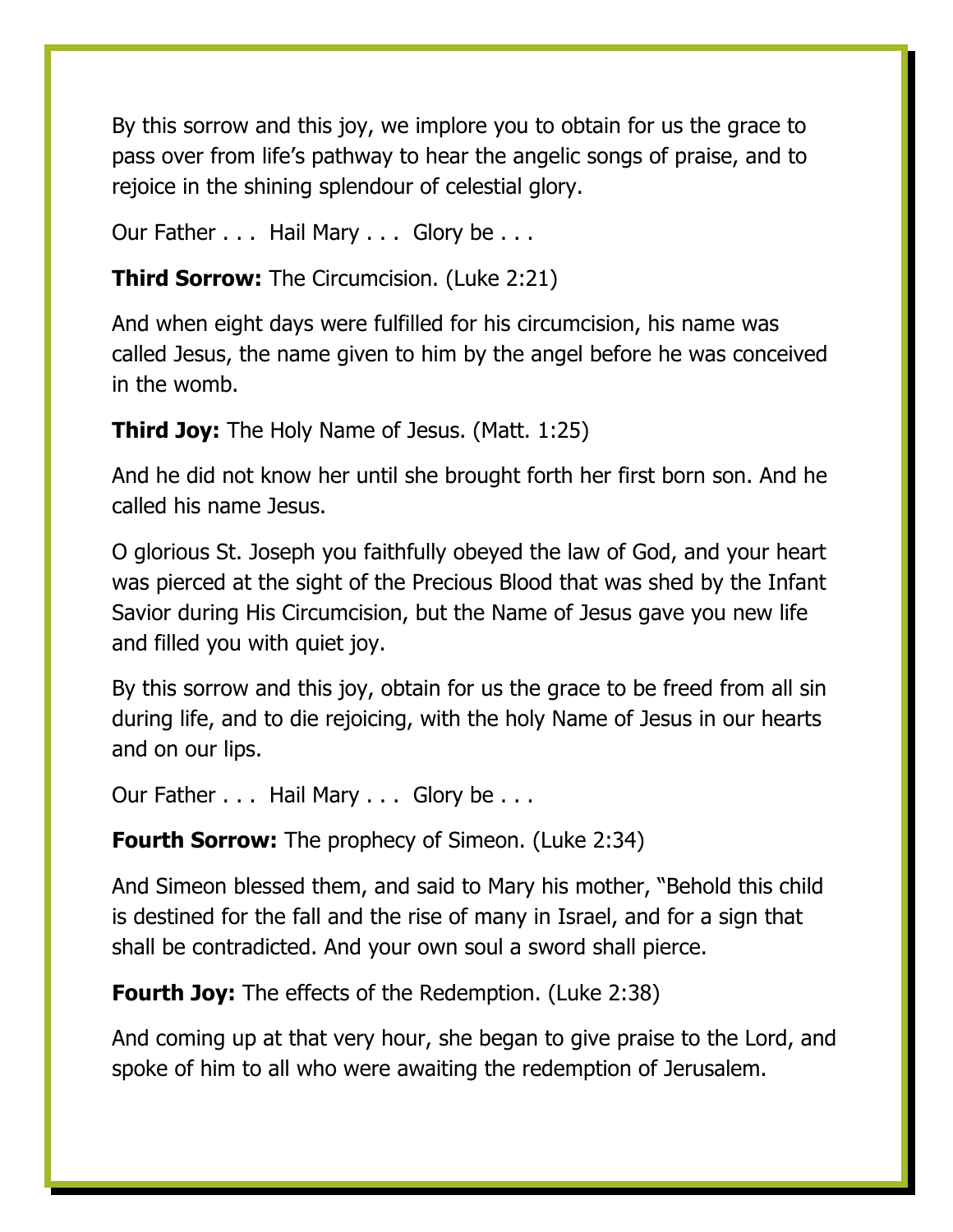O most faithful Saint who shared the mysteries of our Redemption, glorious St. Joseph, the prophecy of Simeon regarding the sufferings of Jesus and Mary caused you to shudder with mortal dread, but at the same time filled you with a blessed joy for the salvation and glorious resurrection which, he foretold, would be attained by countless souls.

By this sorrow and this joy, obtain for us that we may be among the number of those who, through the merits of Jesus and the intercession of Mary the Virgin Mother, are predestined to a glorious resurrection.

Our Father . . . Hail Mary . . . Glory be . . .

**Fifth Sorrow:** The flight into Egypt. (Matt. 2:14)

So he arose, and took the child and his mother by night, and withdrew into Egypt.

**Fifth Joy:** The overthrow of the idols of Egypt. (Is. 19:1)

The burden of Egypt. Behold the Lord will ascend upon a swift cloud and will enter into Egypt, and the idols of Egypt will be moved at his presence, and the heart of Egypt shall melt in the midst thereof.

O most watchful Guardian of the Incarnate Son of God, glorious St. Joseph, what toil was your in supporting and waiting upon the Son of the most high God, especially in the flight into Egypt! Yet at the same time, how you did rejoice to have always near you God Himself, and to see the idols of the Egyptians fall prostrate to the ground before Him.

By this sorrow and this joy, obtain for us the grace of keeping ourselves in safety from the infernal tyrant, especially by flight from dangerous occasions; may every idol of earthly affection fall from our hearts; may we be wholly employed in serving Jesus and Mary, and for them alone may we live and happily die.

Our Father . . . Hail Mary . . . Glory be . . .

**Sixth Sorrow:** The return from Egypt. (Matt. 2:22)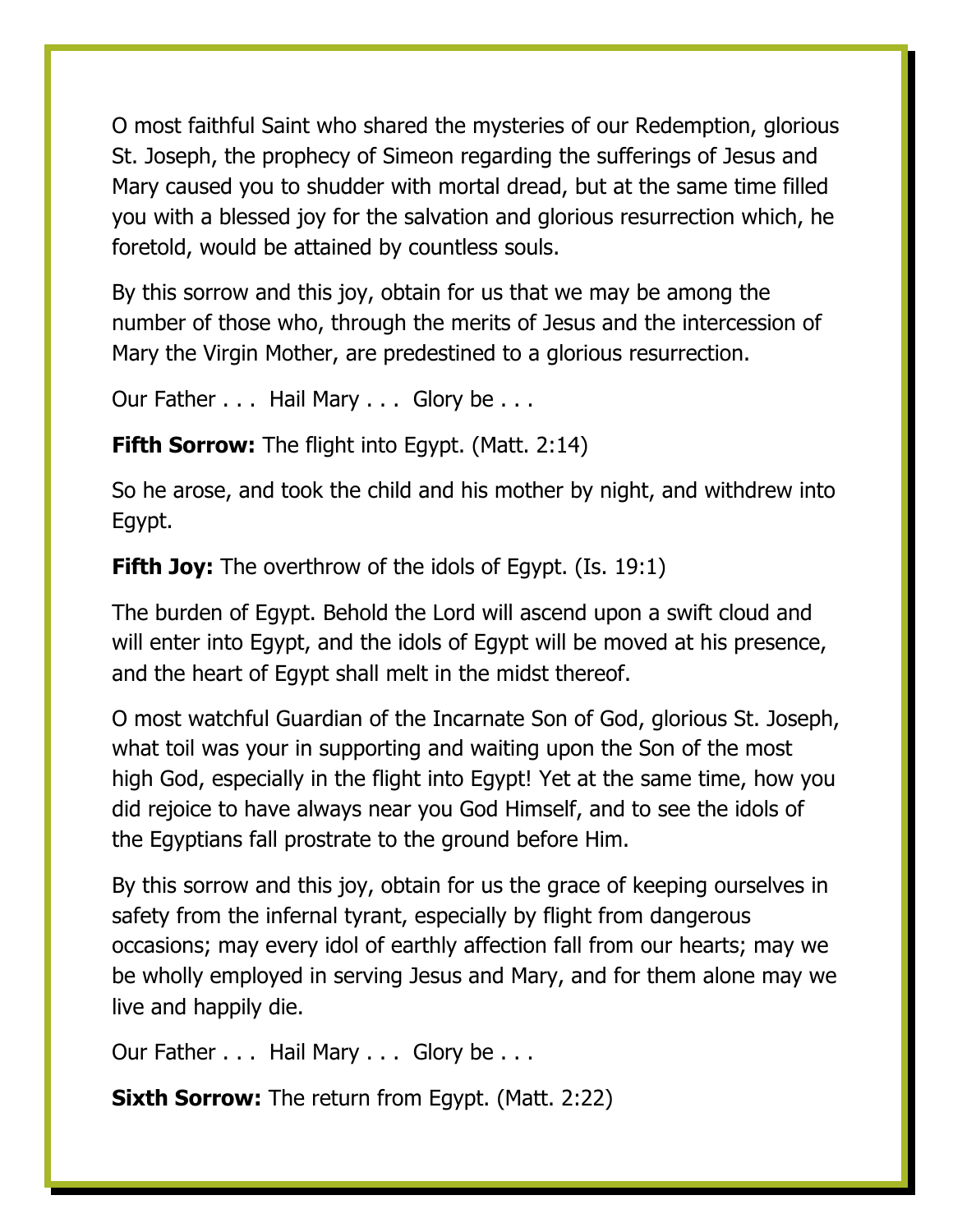But hearing that Archelaus was reigning in Judea in place of his father Herod, he was afraid to go there; and being warned in a dream, he withdrew into the region of Galilee.

**Sixth Joy:** Life with Jesus and Mary at Nazareth. (Luke 2:39)

And when they had fulfilled all things prescribed in the Law of the Lord, they returned into Galilee, into their own town of Nazareth.

O glorious St. Joseph, an angel on earth, you did marvel to see the King of Heaven obedient to your commands, but your consolation in bringing Jesus out of the land of Egypt was troubled by your fear of Archelaus; nevertheless, being assured by the Angel, you dwelt in gladness at Nazareth with Jesus and Mary.

By this sorrow and this joy, obtain for us that our hearts may be delivered from harmful fears, so that we may rejoice in peace of conscience and may live in safety with Jesus and Mary and may, like you, die in their company.

Our Father . . . Hail Mary . . . Glory be . . .

**Seventh Sorrow:** The loss of the Child Jesus. (Luke 2:45)

And not finding him, they returned to Jerusalem in search of him

**Seventh Joy:** The finding of the Child Jesus in the Temple. (Luke 2:46)

And it came to pass after three days, that they found him in the Temple, sitting in the midst of the teachers, listening to them and asking them questions.

O glorious St. Joseph, pattern of all holiness, when you did lose, through no fault of your own, the Child Jesus, you sought Him sorrowing for the space of three days, until with great joy you did find Him again in the Temple, sitting in the midst of the doctors.

By this sorrow and this joy, we supplicate you, with our hearts upon our lips, to keep us from ever having the misfortune to lose Jesus through